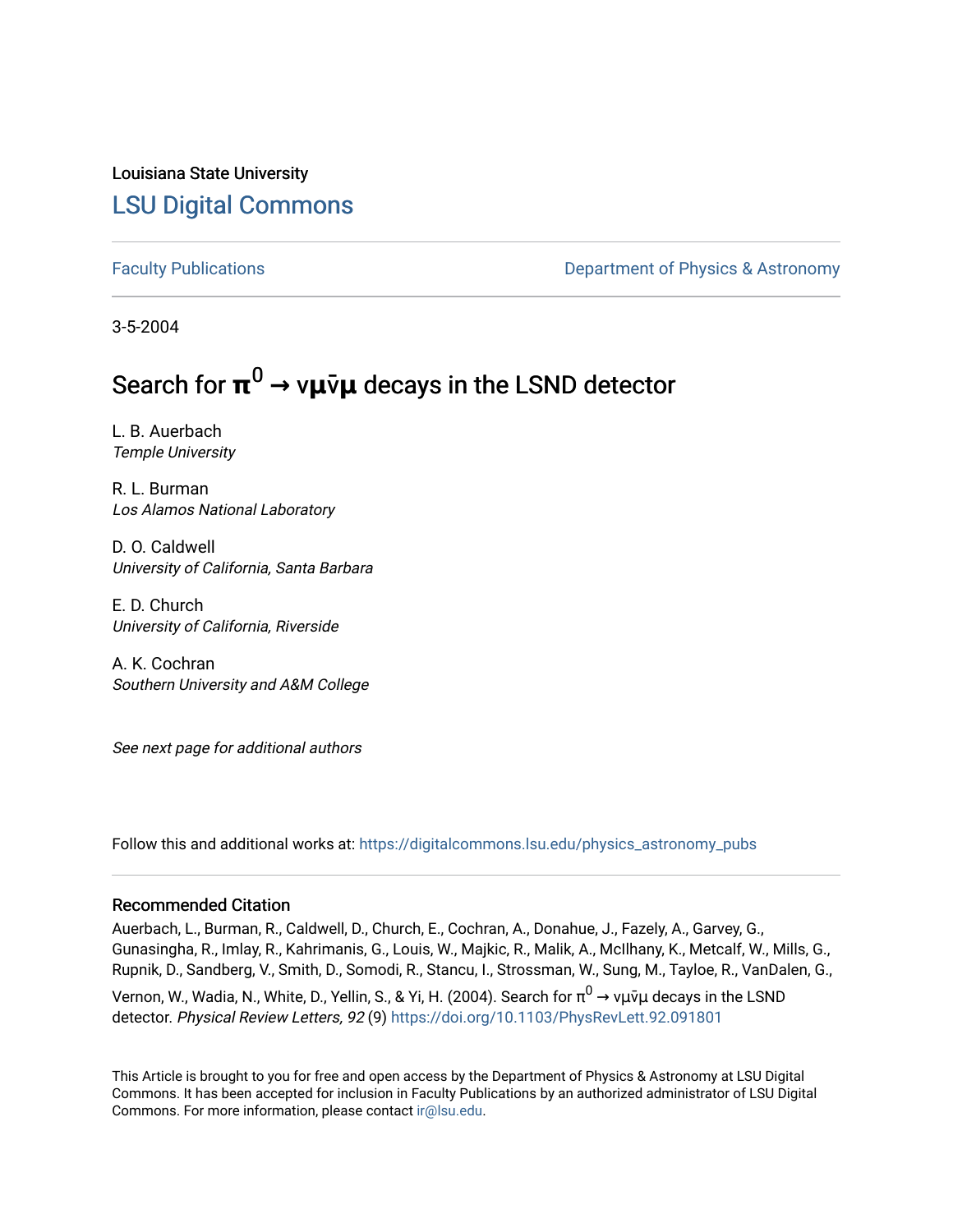## Authors

L. B. Auerbach, R. L. Burman, D. O. Caldwell, E. D. Church, A. K. Cochran, J. B. Donahue, A. R. Fazely, G. T. Garvey, R. M. Gunasingha, R. L. Imlay, G. Kahrimanis, W. C. Louis, R. Majkic, A. Malik, K. L. McIlhany, W. J. Metcalf, G. B. Mills, D. Rupnik, V. D. Sandberg, D. Smith, R. F. Somodi, I. Stancu, W. D. Strossman, M. Sung, R. Tayloe, G. J. VanDalen, W. Vernon, N. Wadia, D. H. White, S. Yellin, and H. Yi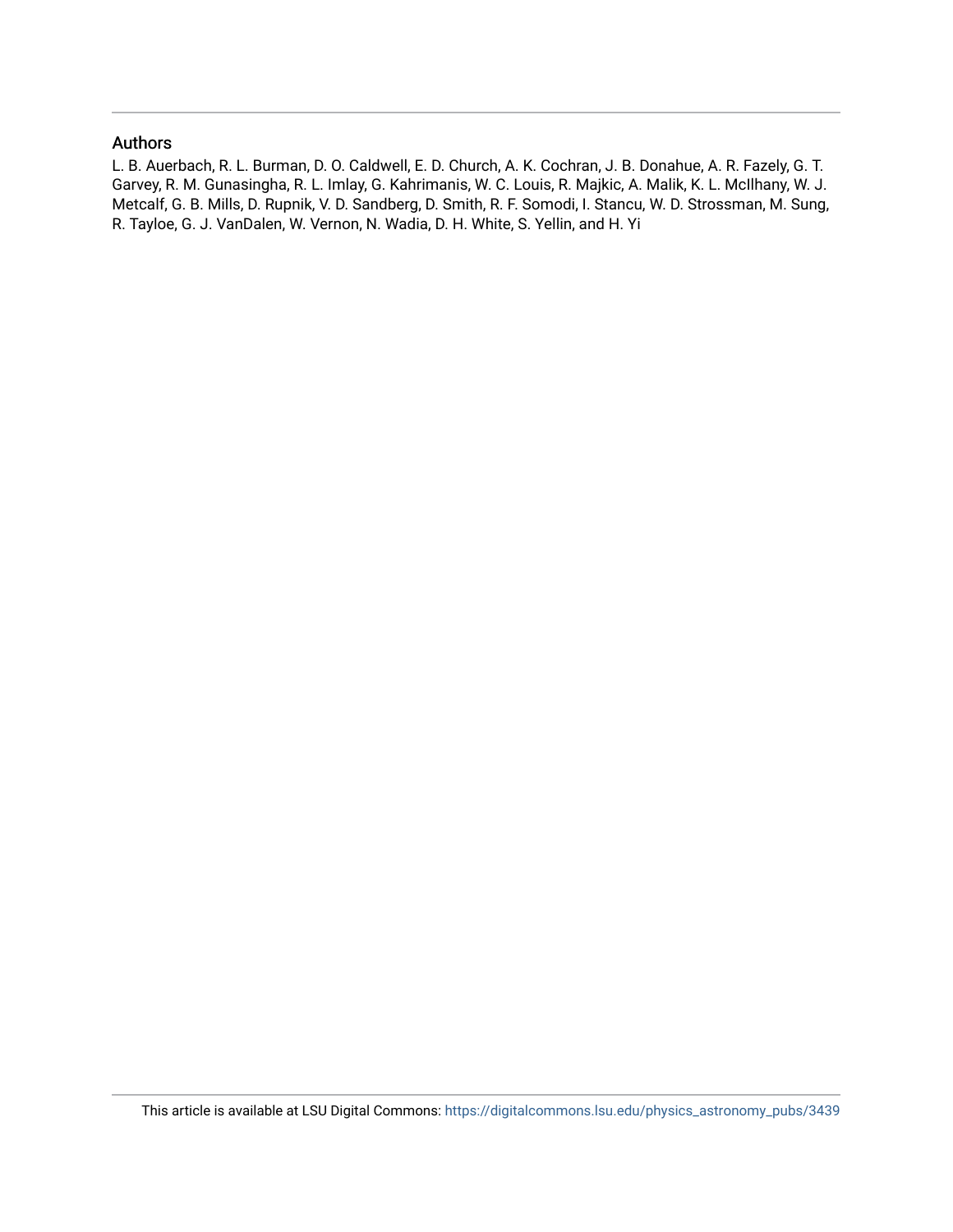L.B. Auerbach,<sup>8</sup> R.L. Burman,<sup>5</sup> D.O. Caldwell,<sup>3</sup> E.D. Church,<sup>1,\*</sup> A.K. Cochran,<sup>7</sup> J.B. Donahue,<sup>5</sup> A.R. Fazely,<sup>7,[†](#page-4-1)</sup>

G.T. Garvey,<sup>5</sup> R.M. Gunasingha,<sup>7</sup> R.L. Imlay,<sup>6</sup> G. Kahrimanis,<sup>7</sup> W.C. Louis,<sup>5</sup> R. Majkic,<sup>8</sup> A. Malik,<sup>6</sup> K.L.

McIlhany,<sup>1</sup> W.J. Metcalf, <sup>6</sup> G.B. Mills, <sup>5</sup> D. Rupnik, <sup>7</sup> V.D. Sandberg, <sup>5</sup> D. Smith, <sup>4</sup> R.F. Somodi, <sup>7</sup> I. Stancu, <sup>1, [‡](#page-4-2)</sup> W.D.  $\frac{1}{2}$  M. Sung,  $6$  R. Tayloe,  $5, \frac{5}{9}$  G.J. VanDalen,  $^{1, \P}$  W. Vernon,  $^2$  N. Wadia,  $^6$  D.H. White,  $^5$  S. Yellin,  $^3$  and H. Yi<sup>7</sup>

(LSND Collaboration)

<sup>1</sup> University of California, Riverside, CA 92521<br><sup>2</sup> University of California, San Diego, CA 92093

 $3$ University of California, Santa Barbara, CA 93106

<sup>4</sup>Embry Riddle Aeronautical University, Prescott, AZ 86301

 $5$ Los Alamos National Laboratory, Los Alamos, NM 87545

 ${}^6$ Louisiana State University, Baton Rouge, LA 70803<br>  ${}^7$ Southern University, Baton Rouge, LA 70813<br>  ${}^8$ Temple University, Philadelphia, PA 19122

(Dated: November 1, 2018)

We observe a net beam-excess of  $8.7 \pm 6.3$  (stat)  $\pm 2.4$  (syst) events, above 160 MeV, resulting from the charged-current reaction of  $\nu_{\mu}$  and/or  $\bar{\nu}_{\mu}$  on C and H in the LSND detector. No beam related muon background is expected in this energy regime. Within an analysis framework of  $\pi^0 \to \nu_\mu \bar{\nu}_\mu$ , we set a direct upper limit for this branching ratio of  $\Gamma(\pi^0 \to \nu_\mu \bar{\nu}_\mu)/\Gamma(\pi^0 \to all) < 1.6 \times 10^{-6}$  at 90% confidence level.

The observation of the decay  $\pi^0 \to \nu\bar{\nu}$  would imply new interesting physics. The pion has zero spin and odd intrinsic parity (i.e.  $J^P = 0^-$ ), and it is represented by a wave function which has the space transformation properties under inversion and rotation of a pseudoscalar. Momentum and angular momentum conservation require that the decay  $\nu$  and  $\bar{\nu}$  possess the same helicity. This decay provides an ideal laboratory to search for the pseudoscalar (P) weak interaction, because only the P interaction allows massless neutrinos and antineutrinos with the same helicity in the final state. Furthermore, if the neutrino mass is not zero and the  $Z^0$  couples to the right-handed neutrino with standard weak-interaction strength, the branching ratio (BR)  $B(\pi^0 \to \nu_\mu \bar{\nu}_\mu)$  has a maximum value of  $5.4 \times 10^{-14}$  at the  $\nu_{\mu}$  mass upper limit of  $m(\nu_{\mu}) = 0.19 \text{ MeV/c}^2$  [\[1](#page-4-5)]. It is noteworthy that a BR of  $\approx 10^{-14}$  for  $\pi^0 \to \nu \nu \gamma$  within the Standard Model is allowed. Therefore, an observed BR  $B(\pi^0 \to \nu_\mu \bar{\nu}_\mu) >> 5 \times 10^{-14}$  would imply physics beyond the Standard Model.

To date limits have been set on  $\pi^0 \to \nu\bar{\nu}$  derived from pion production in beam stops. An experimental upper limit,  $\Gamma(\pi^0 \to \nu_\mu \bar{\nu_\mu})/\Gamma(\pi^0 \to all) \leq 3.1 \times 10^{-6}$  at 90% confidence level (CL), was set by Hoffman [\[2\]](#page-4-6) by using the data from several beam-dump experiments. Similar limits were obtained by Dorenbosch et al. [\[3](#page-4-7)]. An inclusive search for  $\pi^0 \to \nu\bar{\nu}$  using  $K^+ \to \pi^+\pi^0$  has set an upper limit of  $8.3 \times 10^{-7} (90\% \text{ CL})$  [\[4](#page-4-8)].

The Liquid Scintillator Neutrino Detector (LSND) experiment was performed at the Los Alamos Neutron Scattering Center (LANSCE). An 800-MeV beam of protons incident on a predominantly water-copper target provided the source for the  $\pi^0$ . This energy is well below kaon production threshold, and almost all pions are produced from p-nucleus interactions. The detector, located 30 m from the beam stop, contained 167 tons of dilute liquid scintillator which served as the active target. The liquid scintillator was viewed by 1220, 8"-diameter Hamamatsu photomultiplier tubes (PMTs) mounted inside the tank. An active shield with 292, 5"-diameter PMTs vetoed cosmic rays [\[5](#page-4-9)]. The read-out and the data acquisition system are described in more detail elsewhere [\[6\]](#page-4-10).

The  $\pi^0$  production rate was calculated using the LSND beam Monte Carlo (MC) [\[7](#page-5-0)]. As the  $\pi^0$  spectrum is expected to be very similar to that of the  $\pi^+$ , in these calculations the  $\pi^+ \to e^+ \nu_e$  decay mode was used, where a lifetime of  $8.4 \times 10^{-16} s$  ( $\pi^0$  lifetime) was assigned to the  $\pi^+$ . Assuming that all  $\pi^0$ 's decay to two neutrinos, the neutrino flux is calculated to be  $(6.5 \pm 1.6) \times 10^{14} \nu_{\mu}/cm^2$ at the center of the detector above the muon production threshold of 123 MeV for the entire running time of the LSND detector. The error estimate is based on the values quoted by Burman and Plischke [\[8\]](#page-5-1). Fig. [1](#page-3-0) shows the neutrino spectrum resulting from the possible  $\pi^0 \to \nu_\mu \bar{\nu}_\mu$ decay at the center of the LSND detector. Note that the peak between 70 and 80 MeV is due to multiple pion production [\[8](#page-5-1)]. For comparison, Fig. [1](#page-3-0) also shows the  $\nu_{\mu}$  spectrum from the usual  $\pi^{+} \rightarrow \mu^{+} \nu_{\mu}$  decay-in-flight (DIF) multiplied by 10.

The results presented here were obtained during the 1993-1998 LSND operation periods. A total of 28,896 Coulombs of protons were incident on the beam stop. The dominant interactions inside the LSND detector were  $\nu_{\mu} + {}^{12}C \rightarrow \mu^- + p + X$ ,  $\bar{\nu}_{\mu} + {}^{12}C \rightarrow \mu^+ + n + X$  and  $\bar{\nu}_{\mu} + p \rightarrow \mu^{+} + n$ . The flux-averaged cross sections for these reactions are estimated to be  $(3.0\pm0.6)\times10^{-38}$  cm<sup>2</sup>,  $(0.60 \pm 0.12) \times 10^{-38}$  cm<sup>2</sup>, and  $(0.20 \pm 0.01) \times 10^{-38}$  cm<sup>2</sup>, respectively, from a Fermi-Gas model (FGM) of Gaisser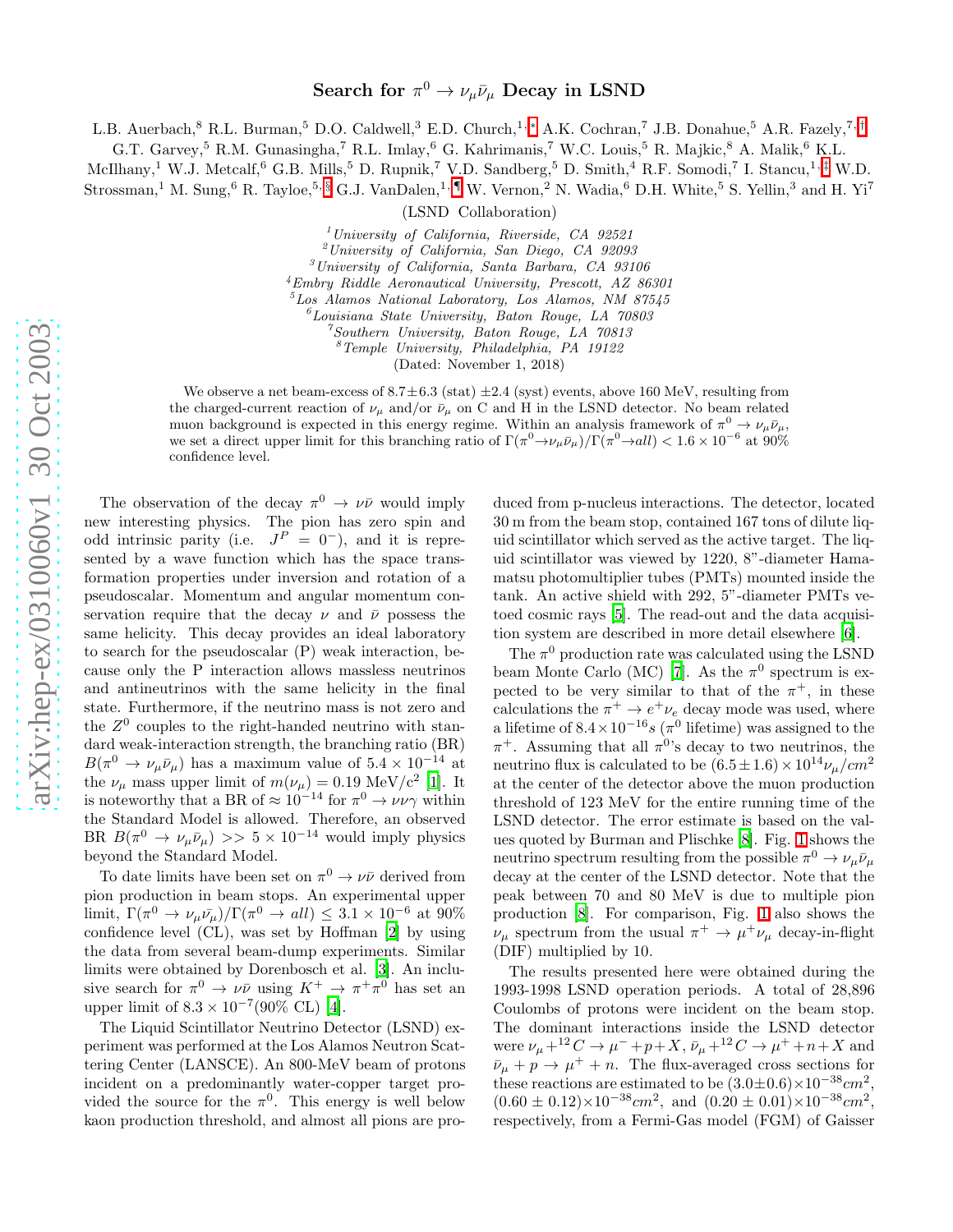



<span id="page-3-0"></span>FIG. 1: The neutrino energy spectrum resulting from the possible  $\pi^0 \to \nu_\mu \bar{\nu}_\mu$  decay at the beam stop and as seen at the center of the LSND detector. The dashed curve shows the energy spectrum of neutrinos from  $\pi^+$  DIF.

and O'Connell [\[9\]](#page-5-2). The estimated errors are from the uncertainties for the FGM calculations quoted by Vogel [\[10\]](#page-5-3). The  $\mu$  in each of the above reactions usually decays and produces a Michel electron. The  $\pi^0 \to \nu_\mu \bar{\nu}_\mu$  search focused on identifying high-energy, muon-like beam excess events in the energy range between 160 MeV and 600 MeV electron equivalent (MeVee). The lower cut of 160 MeVee is obtained because the end-point energy of muon neutrinos is about 280 MeV and the muon production threshold is 123 MeV. This cut, therefore, insures that beam-related background  $\mu$  events are negligible [\[11](#page-5-4)]. The upper energy cut was chosen because the end-point energy of the neutrinos is about 730 MeV and the muon production threshold is 123 MeV.

The majority of the triggers (99%) were cosmic-ray induced and were classified as through-going muons, electrons from stopping muon decays, recoil protons from neutron collisions, and <sup>12</sup> $B_{g.s.}$  decay resulting from  $\mu^$ capture on  ${}^{12}C$ . In order to minimize the background induced by cosmic rays, a Michel electron was selected for the current event that satisfied an energy cut of  $20 < E < 55$  MeV. The reconstructed electron vertex was required to be inside a fiducial volume 35 cm from the face of the PMTs. The particle identification param-′ eter,  $\chi'_l$ , from reference [\[12\]](#page-5-5) was used to select electrons and was required to satisfy  $-1.5 < \chi_l' < 0.5$ , where the allowed range is chosen by maximizing the selection efficiency divided by the square root of the beam-off back-

<span id="page-3-1"></span>TABLE I: Selection criteria and corresponding efficiency for the primary Michel electron.

| Selection Criteria      |                                   | Efficiency      |
|-------------------------|-----------------------------------|-----------------|
| Veto Live Time          |                                   | $0.76 \pm 0.02$ |
| DAQ Live Time           |                                   | $0.96 \pm 0.02$ |
|                         | Analysis Efficiency               |                 |
| Electron Energy         | $20 < E < 55$ MeV $0.98 \pm 0.02$ |                 |
| Fiducial Volume         | $D > 35$ cm                       | $0.88 \pm 0.02$ |
| Particle ID             | $-1.5 < \chi'_1 < 0.5$            | $0.84 \pm 0.01$ |
| Shield and Crack Hits   | $\langle$ 4                       | $0.98 \pm 0.01$ |
| <b>Future Time Gate</b> | $\Delta t_{future} > 9 \mu s$     | $0.99 \pm 0.01$ |
| In-time Veto Gate       | $\Delta t_{neto}^{best} > 30$ ns  | $0.97 \pm 0.01$ |
| Total in-time Cuts      |                                   | $0.50 \pm 0.03$ |

<span id="page-3-2"></span>TABLE II: Selection criteria and corresponding efficiency for the parent muon.

| Selection Criteria                        |                                      | Efficiency      |
|-------------------------------------------|--------------------------------------|-----------------|
| Muon decay time                           | $0.7 < \tau_{\mu} < 9 \,\mu s$       | $0.74 \pm 0.01$ |
| Uncaptured $\mu^-$                        |                                      | $0.97 \pm 0.01$ |
| Past Energy                               | 160 $MeV < E < 600 \; MeV$ 0.64±0.01 |                 |
| Spatial Correlation                       | $< 100 \; cm$                        | $0.99 \pm 0.01$ |
| Fiducial Volume                           | $> 35$ cm                            | $0.75 \pm 0.01$ |
| Shield and Crack Hits $\langle 2 \rangle$ |                                      | $0.87 \pm 0.01$ |
| Total Past Cuts                           |                                      | $0.30 \pm 0.01$ |

ground. A veto cut of less than 4 hits was applied to reduce cosmic rays. Events with future activity within  $9 \mu s$  $(\approx 4\mu$  lifetimes) or with a bottom veto counter hit were rejected in order to further eliminate cosmic-ray muon events. Furthermore, no veto hit was allowed within 30 ns of the trigger time. These cuts and their associated efficiencies for the selection of primary electrons are summarized in Table [I.](#page-3-1) A second set of cuts was applied to isolate parent muons. These cuts are similar to those of reference [11]. Muons were required to have a decay time of less than  $9\mu$ s. An energy cut between 160 MeV and 600 MeV was chosen to eliminate possible muons from beam-related  $\pi^+$  DIF. A spatial  $\mu - e$  correlation distance cut of less than 100 cm was applied. The muon vertex was required to be within a fiducial volume of 35 cm from the face of the PMT. A veto cut of less than 2 hits was applied to further reduce cosmic rays. These cuts and their corresponding efficiencies are summarized in Table [II.](#page-3-2)

The overall efficiency of these cuts was  $0.15 \pm 0.01$ , which resulted in a total of 38 beam-on events and 473 beam-off events. After applying the duty factor ratio of  $0.062 \pm 0.005$ , the normalized number of beam-off events was  $29.3 \pm 1.3 \pm 2.4$ , resulting in a beam-excess of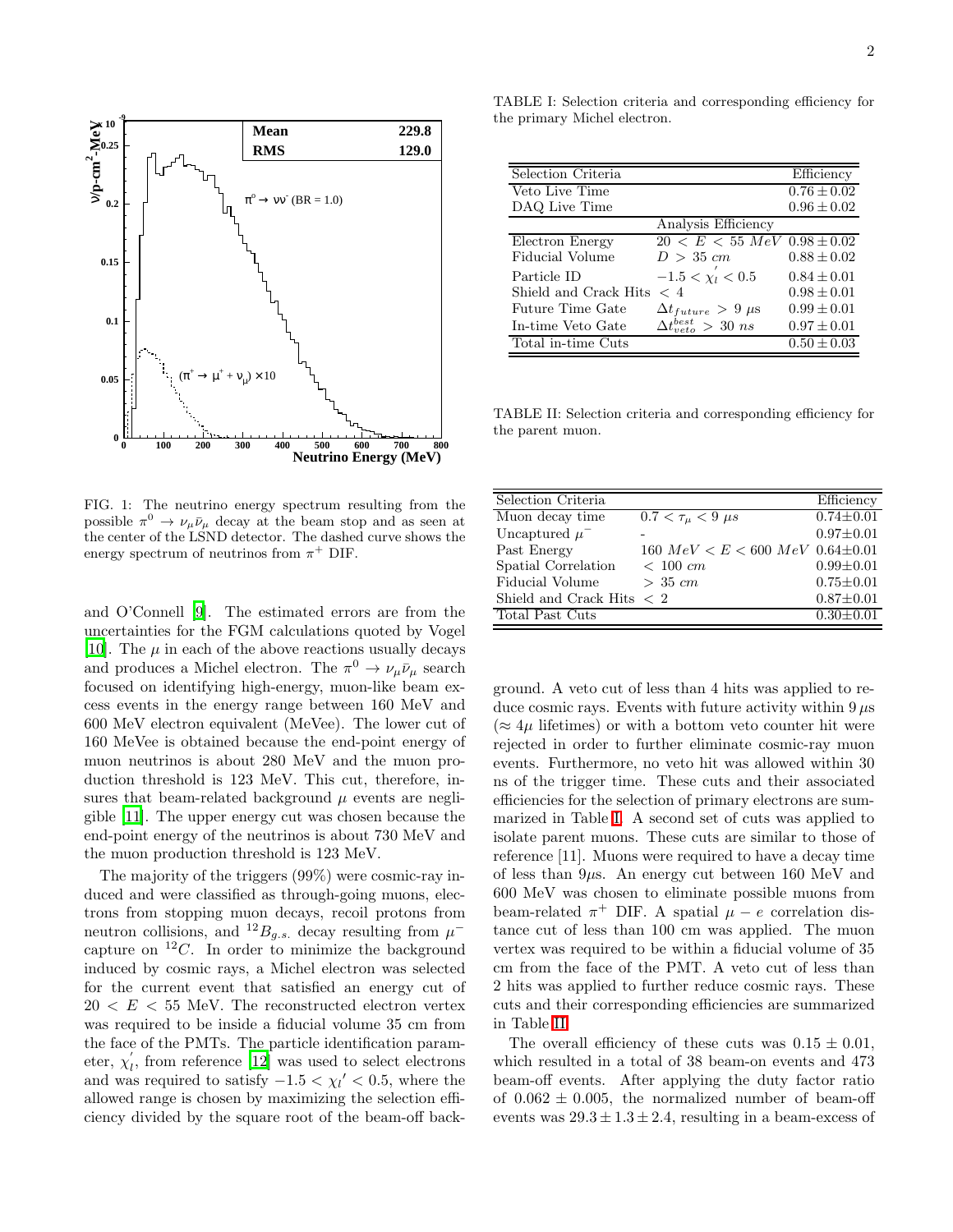

<span id="page-4-11"></span>FIG. 2: The visible energy distribution for beam-on, beamoff, and beam-excess events. The solid line represents the MC calculation.

 $8.7 \pm 6.3 \pm 2.4$  $8.7 \pm 6.3 \pm 2.4$  $8.7 \pm 6.3 \pm 2.4$  events. Fig. 2 shows the visible energy distribution for beam-on, beam-off, and beam-excess events. Also shown in the beam-excess figure is the area normalized GEANT-3.21 MC calculation. The calculation uses the neutrino spectrum of Fig. 1 and generates muons and knock-out protons based on the Fermi-gas model of reference [9].

Fig. [3](#page-4-12) shows the spatial correlation between the muons and the Michel electrons for the beam-off, beam-on, and beam-excess events. The MC calculation is shown as the solid line on the beam-excess histogram. Fig. [4](#page-5-6) shows the time correlation between the muons and the Michel electrons for the beam-on, the beam-off and the beam-excess events. The usual decay-at-rest muon lifetime curves,  $e^{t/2.12\mu s}$  are superimposed for comparison. Note the choice of 2.12  $\mu$ s for muon lifetime is because the detected muons are a mixture of  $\mu^-$  and  $\mu^+$ .

The upper limit to the BR for the  $\pi^0 \to \nu_\mu \bar{\nu}_\mu$  decay is calculated using the values for the neutrino reaction cross section  $(3.8 \pm 0.8) \times 10^{-38}$ cm<sup>2</sup>), the neutrino flux  $((6.5 \pm 1.6) \times 10^{14} \nu/cm^2)$ , the total number of target atoms  $((3.7\pm0.1)\times10^{30})$ , and the overall efficiency  $(0.15\pm$ 0.01). If the small excess is due to  $\pi^0 \to \nu_\mu \bar{\nu}_\mu$  decay, then the corresponding BR is  $\Gamma(\pi^0 \to \nu_\mu \bar{\nu}_\mu)/\Gamma(\pi^0 \to all)$  =  $[6.4 \pm 4.6(stat) \pm 3.3(syst)] \times 10^{-7}$ , which corresponds to an upper limit of  $\Gamma(\pi^0 \to \nu_\mu \bar{\nu}_\mu)/\Gamma(\pi^0 \to all) < 1.6 \times 10^{-6}$ at 90% CL.

In summary, a beam-excess of  $8.7 \pm 6.3$  (stat)  $\pm 2.4$ (syst) events is observed above an energy of 160 MeV,



<span id="page-4-12"></span>FIG. 3: Distance between muon and electron for beam-on, beam-off and beam-excess events. The solid line represents the MC calculation.

where no beam related background is expected. Within the framework of  $\pi^0 \to \nu\bar{\nu}$ , a direct upper limit for this BR of  $1.6 \times 10^{-6}$  at 90% CL is obtained.

We are grateful to the administrative and technical staff members of LANSCE for their support during this experiment. We also gratefully acknowledge Drs. Cyrus Hoffman, Peter Herczeg, and Lon Chang Liu for enlightening discussions. This work was supported in part by the U.S. Department of Energy.

- <span id="page-4-0"></span>Present address: Prediction Company LLC, Sante Fe, NM 87505
- † Electronic address: [fazely@phys.subr.edu](mailto:fazely@phys.subr.edu)
- <span id="page-4-2"></span><span id="page-4-1"></span>Present address: Department of Physics and Astronomy, University of Alabama, Tuscaloosa, AL 35487
- § Present address: Department of Physics, Indiana University, Bloomington, IN 47405
- <span id="page-4-3"></span>¶ Present address: Embry Riddle Aeronautical University, Prescott, AZ 86301
- <span id="page-4-5"></span><span id="page-4-4"></span>[1] Particle Data Group, K. Hagiwara et al., Phys. Rev. D66, 010001 (2002).
- <span id="page-4-6"></span>[2] C.M. Hoffman, Phys. Lett. B208, 149 (1988).
- [3] J. Dorenbosch, et al., Z. Phys. C40, 497 (1988).
- <span id="page-4-8"></span><span id="page-4-7"></span>[4] M. S. Atiya, et al. Phys. Rev. Lett. 66, 2189 (1991),and Particle Data Group, K. Hagiwara et al., Phys. Rev. D66, 010001 (2002).
- <span id="page-4-9"></span>[5] J.J Napolitano et al., Nucl. Inst. Meth.  $A274$ , 152 (1989).<br>[6] LSND Collaboration. C.A. Athanassopoulos. et. al..
- <span id="page-4-10"></span>LSND Collaboration, C.A. Athanassopoulos, et. al., Nucl. Inst. Meth. Phys. Res. A388, 149 (1997).